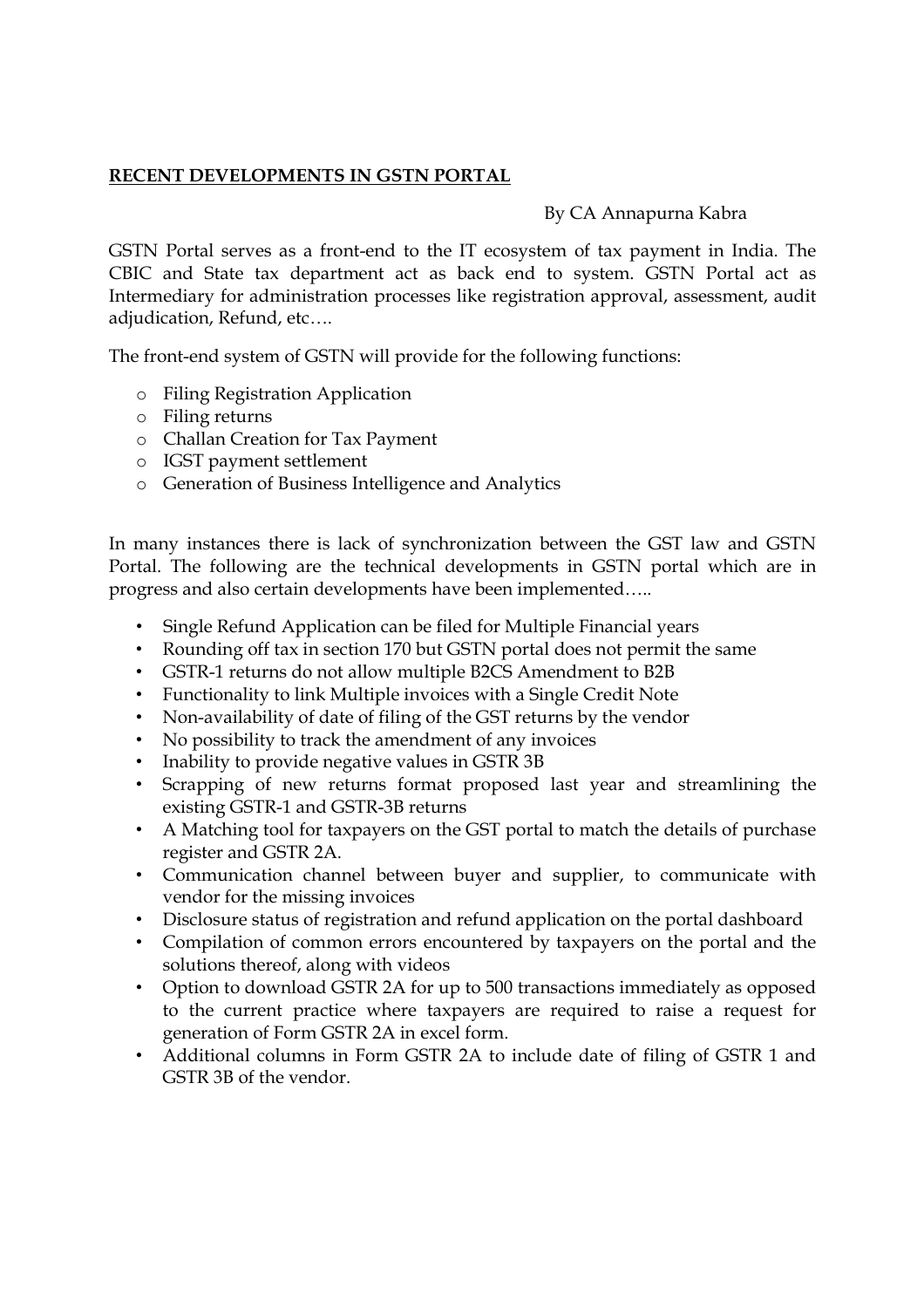- In case of amended invoices, Form GSTR 2A shall show both amendment date and original return filing date which shall help in keeping track of the amended invoices.
- IGST paid on import of goods to be directly flown to the GST portal from ICEGATE (Indian Customs Electronic Gateway) and displayed on the dashboard of the GST portal.
- Auto-calculation of liability in GSTR 3B based on the data furnished in GSTR 1 in order to reduce the chances of difference between GSTR 1 and GSTR 3B.
- Linking of Form GSTR 2A and ICEGATE to GSTR 3B for auto-flow of ITC with the facility to edit the amount at the user's end.
- Delinking of original invoice details with credit and debit notes as well as amendments to credit/debit notes so that the taxpayers are not required to report the original invoice details while filing GSTR 1 and GSTR 6.

## **The following are the Recent Developments in GSTN Portal**

# **1. Simplification of Refund Process**

- Single Refund Application can be filed for Multiple Financial years
- Earlier refund was allowed to be filed for any period falling within the same FY 37/2018
- Refund application by clubbing different months across successive financial years. (Circular no 135/05/2020- GST 31/3/2020)
- Period 01-01-2020 to 31-06-2020 (Jan 20 to June 20) which is covering two different financial years.
- Overall period of 2 years for filing refund claim to be considered
- Any deficiency memo would mean refund claim will be filed on the date of refiling

# **2. TCS Amendments**

- Earlier the E commerce operators were able to make the amendment only once in Table 4 of GSTR 8
- Provision to make amendment, multiple times, in Table 4 of Form GSTR-8 by E commerce operators liable to collect TCS under section 52 while filing their GSTR 8

# **3. TCS facility extended to composition taxpayers**

- Composition suppliers e.g. Restaurant Services can take necessary actions in their TDS/TCS credit received form
- TCS will be auto populated to respective composition suppliers
- They can accept/Reject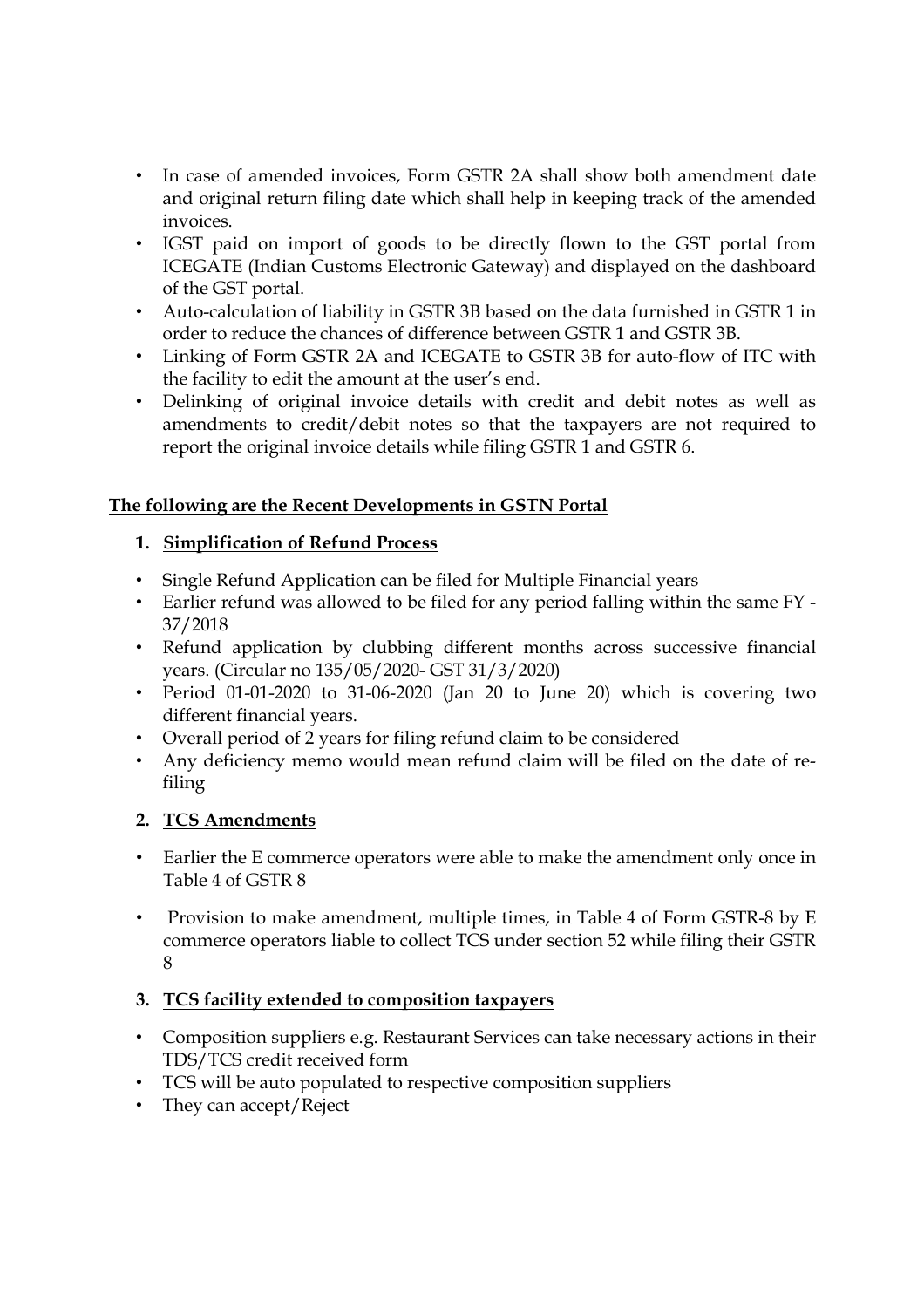- For accepted transactions- credited to Electronic cash ledger of composition taxpayers
- For rejected transactions- Amount would be shown to E commerce operators for correction
- E-commerce operators add GSTIN of such composition suppliers in GSTR 8

### **4. Filing of GSTR -4 Annual Return by Composition Taxpayers on GSTN Portal**

- With effect from 01.4.2019, GSTR 4 annual return on annual basis
- Even Nil return can be filed if no transactions
- Due date is extended to 31.10.2020
- Logon to your dashboard, click on Services > Returns > Annual Return > Select FY>Search>GSTR 4> FILE THE RETURN
- GSTR 4 can be filed if Form CMP 08 of that financial year has been filed
- Form GSTR-4 Annual Return, once filed, can't be revised
- Online filing tool is available and offline tool to file GSTR 4 is yet to be made available
- GSTR 4 quarterly is applicable only up to 31.3.2019 and from 01.4.2019 GSTR 4 Annual Return is applicable

## **5. Implementation of Delinking Credit/Debit Notes on the GSTN Portal**

- Original invoice number was mandatorily required to be quoted by the taxpayers, while reporting a Credit Note or Debit Note in Form GSTR-1 or Form GSTR-6
- Facilities
- Report in their Form GSTR-1 or in Form GSTR-6, single credit note, or debit note issued in respect of multiple invoices
- Choose the note supply type as Regular, SEZ, DE, Export etc., to identify the table to which such credit note or debit note pertains
- Indicate Place of Supply (POS) against each credit note or debit note, to identify the supply type i.e. Intra-State or Inter-State
- Debit /Credit Notes can be declared with tax amount, but without any taxable value also i.e. if credit note or debit note is issued for difference in tax rate only, then note value can be reported as 'Zero'. Only tax amount will have to be entered in such cases.
- Similar changes have been made while reporting amendments to credit note or debit note
- Changes in Refund module
- Report such credit notes or debit notes in statements without mentioning the related invoice number.
- Refund application of different types/ cases like Export, SEZ, Inverted Duty Structure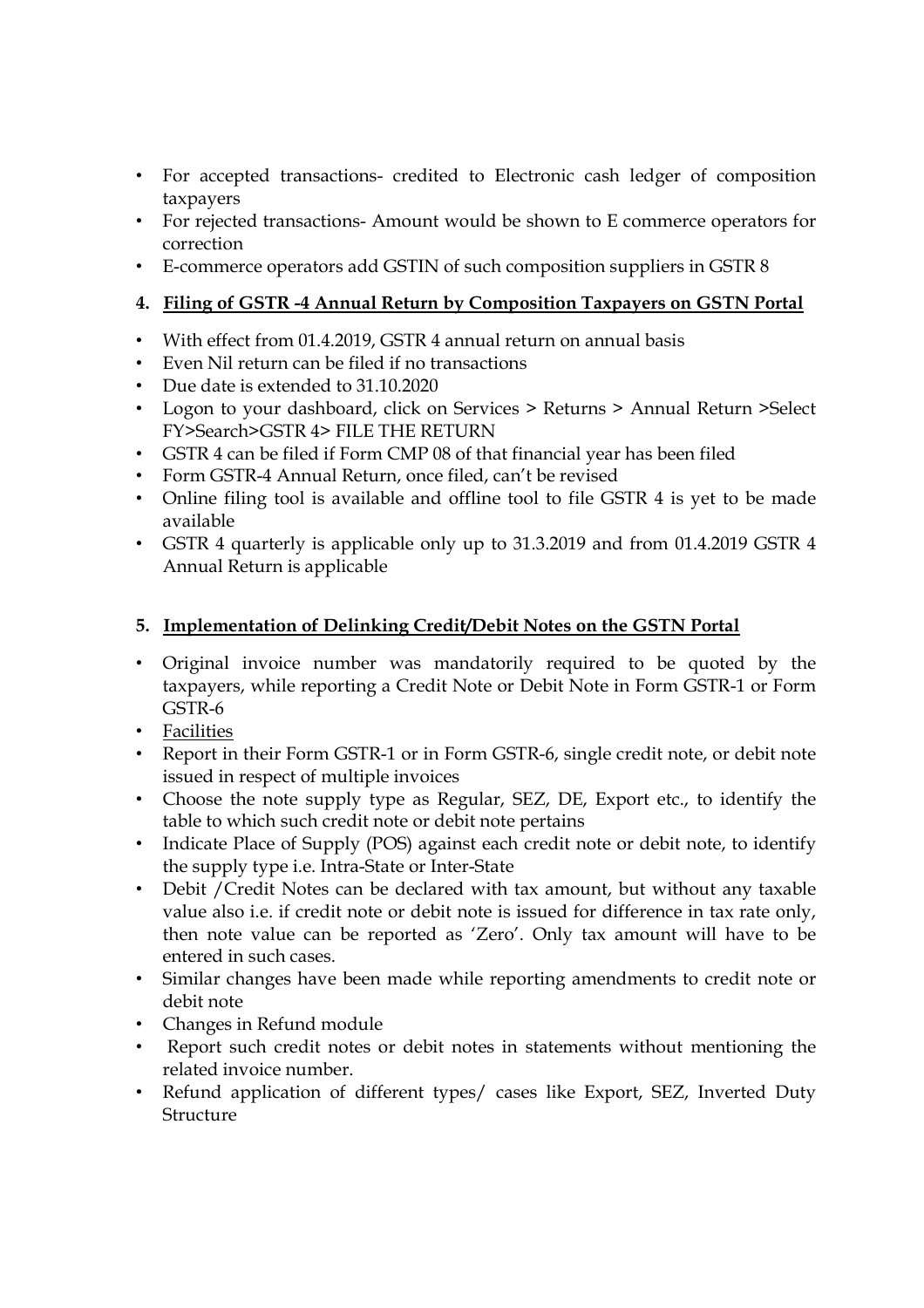# **6. SMS facility for Nil Filing of GSTR-1/GSTR 3B**

- Facility to file return on the portal will also be available
- Taxpayers have already been enabled to file their GSTR-3B return through SMS
- 'NIL<space>R1<space>15-digit GSTIN<space> Tax period in MMYYYY format and send it to 14409 from the registered mobile number.
- Taxpayer will receive a six-digit verification code through SMS
- The taxpayer has to send another SMS CNF<space>R1<space>06digit verification code
- Success message with Application Reference Number (ARN)
- FORM GSTR-3B can also be filed as Nil by using the same steps as above and using 3B instead of R1

#### **7. Aadhar Authentication**

- Notification No 62/2020-CT dated 20.8.2020
- All types of persons applying for GST Registrations
- Authorized Signatories can opt to undergo E-KYC Authentication of Aadhar Number
- Applicants who do not provide Aadhar or Aadhar not validated would be subject to site verification by the tax department
- On successful Authentication of Aadhar registration will be deemed to be approved within 3 working days
- If Aadhar Authentication is not opted or if it fails and if no SCN issued, then registration is deemed to be approved
- In case SCN is issued then applicant should reply within seven days
- Persons already registered is not required for Aadhar Authentication

#### **8. Form GST PMT-09**

- Rule 87(13) and Form GST PMT-09 made effective w.e.f 21st April 2020
- Form GST PMT-09 is now available on GST portal and it enables a taxpayer to make intra-head or inter-head transfer of amount available in Electronic Cash Ledger.
- A Taxpayer can file GST PMT 09 for transfer of any amount of tax, interest, penalty, fee or others available under one (major or minor) head to another (major or minor) head in the Electronic Cash Ledger
- To file Form GST PMT-09 taxpayers are required to login on GST portal with valid credentials and navigate to Services > Ledgers > Electronic Cash Ledger > File GST PMT-09 For Transfer of Amount option.
- ARN is generated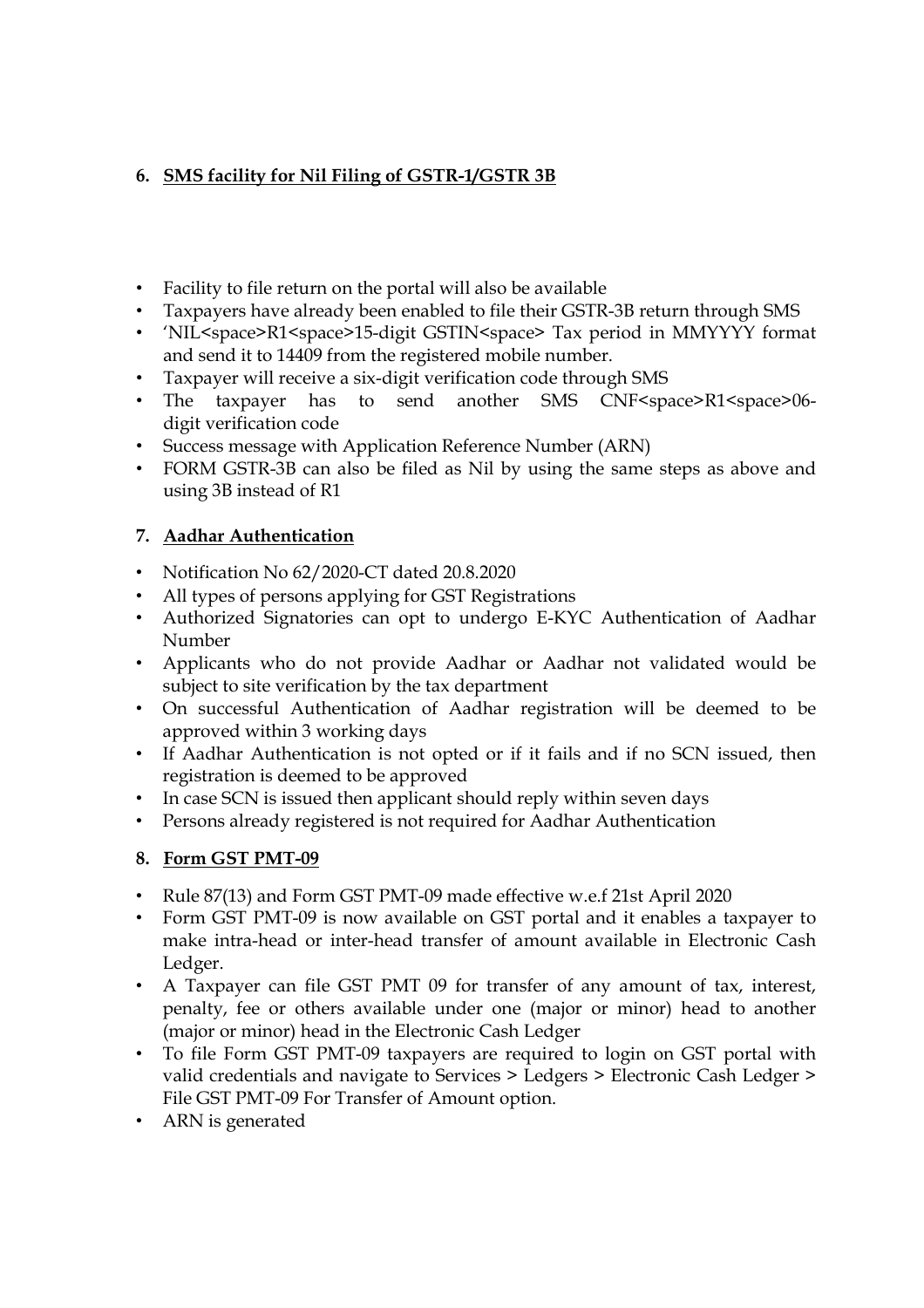- Electronic Cash ledger will get updated after successful filing of Form GST PMT-09.
- **9. New Functionality for registration of IRP/RP (Insolvency Resolution Professional)**
- IRP/RP can apply for new registration in GSTN Portal
- They can apply in each state
- Register as 'Corporate Debtor undergoing the Corporate Insolvency Resolution Process with IRP/RP'
- The New Registration application shall be submitted electronically on GST Portal under DSC of the IRP/RP
- Change in IRP/RP after initial appointment would be deemed to be change of authorized signatory
- The date of commencement of business for IRP/RPs will be date of their appointment
- Compliance liabilities will also come into effect from the date of their appointment

## **10. Table 8A of Form GSTR 9**

- GSTR 9 has separate column for reconciling credit as per GSTR 2A with credits as per GSTR 3B – Government admits that data as per GSTR 2A is not static
- **For 2018-2019**
- Document wise details of Table 8A of Form GSTR9
- GSTR 1 **filed** by the supplier
- GSTR 1 **submitted/Uploaded** Not in Table 8A but can be GSTR 2A
- Excel download Reconciliation between Table 8A and GSTR 2A
- To download, navigate to Services > Returns > Annual Return > Form GSTR-9 (PREPARE ONLINE) > DOWNLOAD TABLE 8A DOCUMENT DETAILS option.

#### **11. Bill of Entry details in respect of import of Goods in GSTR-2A**

- GSTN has enabled the facility to check Bill of Entry information in respect of GST paid at the time of "Import of goods' from Overseas and SEZ units/developers in GSTR-2A.
- Importer can view the below details in his GSTR-2A like Date, Port code, BE number, Taxable value and IGST

#### **12. Linking of ICEGATE with GSTN Portal**

- Helps in comparing the credit on import of goods as per Customs with the credits accounted in the books
- Does not include tax paid on Courier Bill of Entry
- Separate tile for verification of credit relating to purchase of goods from SEZ